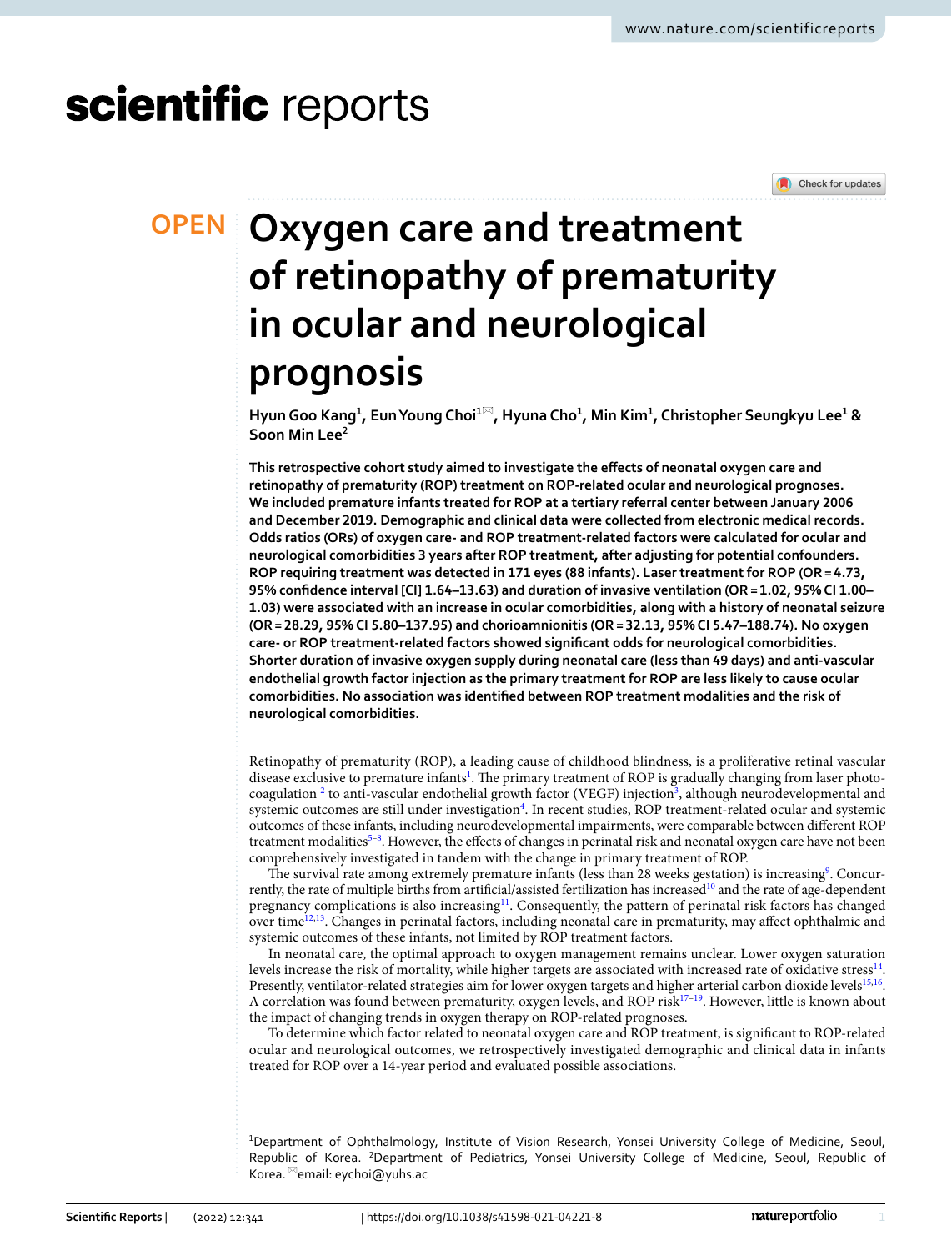|                                          | N              | Percentage |  |
|------------------------------------------|----------------|------------|--|
| Infants treated for ROP                  | 88             | 100        |  |
| Gestational age (weeks)                  |                |            |  |
| < 24                                     | 5              | 5.7        |  |
| $24 - 27$                                | 28             | 32         |  |
| $27 - 32$                                | 43             | 49         |  |
| > 32                                     | 12             | 14         |  |
| Birthweight (g)                          |                |            |  |
| < 1000                                   | 39             | 44         |  |
| 1000-1250                                | 16             | 18         |  |
| 1251-1500                                | 11             | 13         |  |
| 1501-1750                                | 7              | 7.9        |  |
| >1750                                    | 15             | 17         |  |
| Sex, male                                | 39             | 44         |  |
| Eyes treated for ROP                     | 171            | 100        |  |
| <b>ROP</b> stage                         |                |            |  |
| Stage 1                                  | $\overline{2}$ | 1.2        |  |
| Stage 2                                  | 23             | 14         |  |
| Stage 3                                  | 100            | 59         |  |
| Stage 4                                  | $\mathbf{1}$   | 0.6        |  |
| <b>APROP</b>                             | 45             | 26         |  |
| <b>ROP</b> classification                |                |            |  |
| Zone 1, any stage with plus disease      | 59             | 35         |  |
| Zone 1, stage 3 without plus disease     | 14             | 8.2        |  |
| Zone 2, stage 3 with plus disease        | 87             | 51         |  |
| Zone 2, stage 2 with plus disease        | 11             | 6.4        |  |
| <b>Primary treatment</b>                 |                |            |  |
| Laser                                    | 50             | 30         |  |
| Anti-VEGF injection                      | 121            | 71         |  |
| Injection agent, ranibizumab/bevacizumab | 108/13         | 63/7.6     |  |

<span id="page-1-0"></span>**Table 1.** Comparison of baseline and clinical characteristics of infants treated for ROP. *APROP* aggressive posterior retinopathy of prematurity, *PMA* postmenstrual age, *ROP* retinopathy of prematurity, *VEGF* vascular endothelial growth factor.

#### **Results**

A total of 786 premature infants were screened for ROP, and type 1 ROP requiring treatment was diagnosed in 118 infants, with an overall incidence of 15%. Tirty infants were excluded due to ineligibility (17 for incomplete follow-up and 13 for missing data) and a total of 171 eyes (88 infants) were included in the analyses. The mean follow-up period was  $46.6 \pm 10.3$  months.

Baseline clinical characteristics of ROP infants are provided in Table [1.](#page-1-0) The average gestational age (GA) was 28.1 ± 2.9 weeks and the mean postmenstrual age (PMA) at treatment was  $38.85 \pm 7.4$  weeks. The average birthweight of premature infants was 1186±475 g. ROP were treated most frequently for stage 3 (59%) following by aggressive posterior ROP (APROP) (26%). Among ROP classifcation, stage 3 at zone 2 with plus disease was most common (51%). Primary treatment of ROP was laser photocoagulation in 50 eyes (30%) and anti-VEGF injection in 121 eyes (71%). The type of anti-VEGF agent used was ranibizumab in 108 eyes (63%), while bevacizumab in 13 eyes (7.6%). The recurrence rate was significantly higher in anti-VEGF treated eyes (28%) compared to laser-treated eyes (9%, P=0.003), and there was no signifcant diference between anti-VEGF agents (12% for bevacizumab vs. 16% ranibizumab, P=0.13). Additional treatment modalities involved laser (26%), anti-VEGF injection (18%), and scleral buckling (3%). No cases progressed beyond stage 3 ROP afer primary treatment, except for one case with stage 4 ROP requiring surgical intervention afer laser treatment. In addition, all eyes that required additional laser or anti-VEGF injection for ROP reactivation did not progress to advanced stages and eventually achieved full vascularization of healthy retina.

Perinatal risk factors detected prior to ROP treatment were described in Table [2](#page-2-0). Preterm premature rupture of the membranes was most common (27%) of maternal- and birth-related complications, followed by multiple pregnancy (18%). Among systemic comorbidities, intraventricular hemorrhage was noted most frequent (31%), followed by sepsis (9.1%). Neonatal care-related factors were summarized in Table [2.](#page-2-0) Invasive ventilation was applied in 82 infants for  $42 \pm 39.4$  days, non-invasive ventilation in 65 infants for 11.1  $\pm 24.1$  days, and oxygen supplementation in 84 infants for  $54.1 \pm 39.1$  days.

2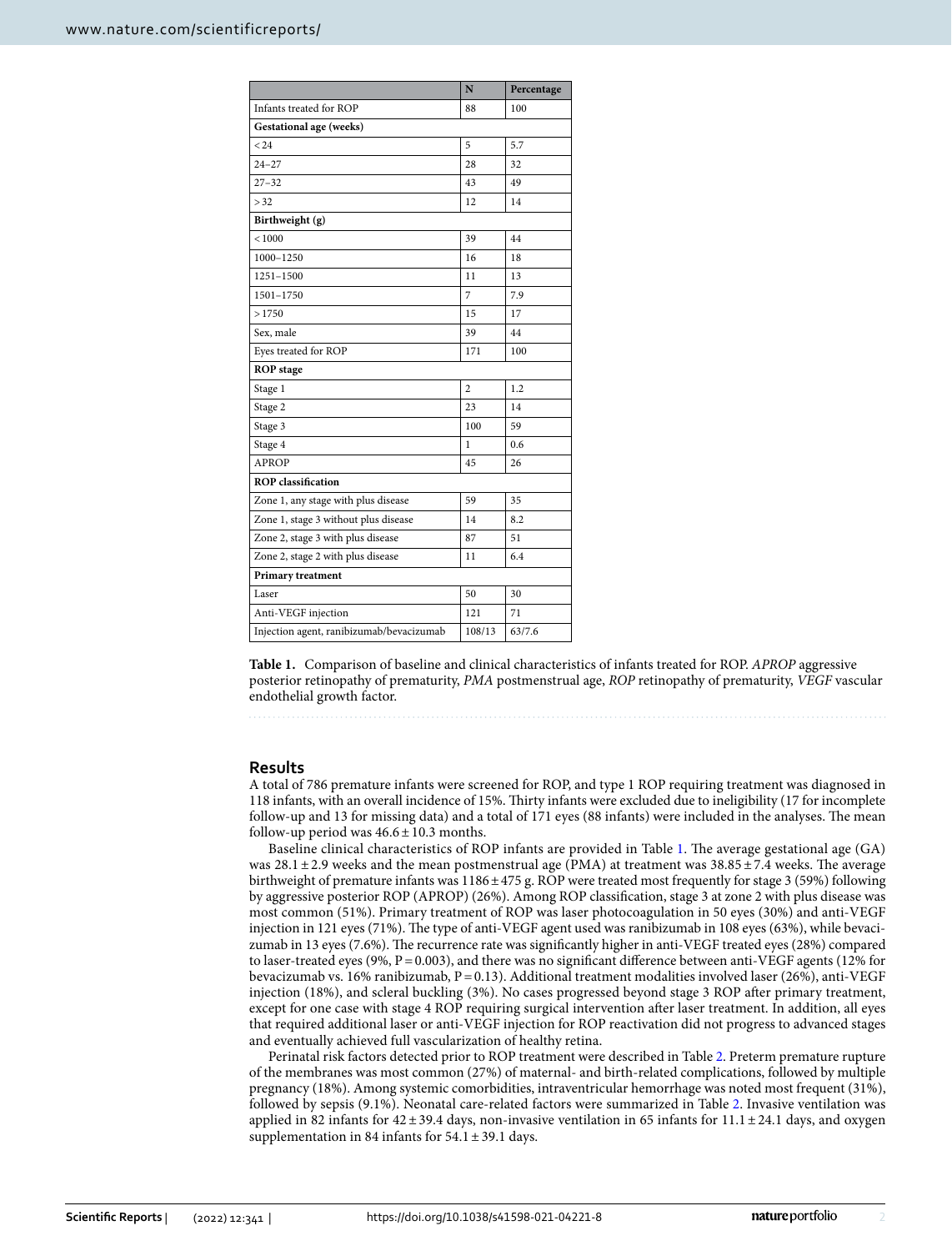|                                                 | N                       | Percentage or mean ± SD |  |  |  |
|-------------------------------------------------|-------------------------|-------------------------|--|--|--|
| Maternal and birth-related factors              |                         |                         |  |  |  |
| Preterm premature rupture of the membranes      | 24                      | 27                      |  |  |  |
| Multiple pregnancy                              | 16                      | 18                      |  |  |  |
| Artificial fertilization/assisted pregnancy     | 8                       | 9.1                     |  |  |  |
| Chorioamnionitis                                | 7                       | 8                       |  |  |  |
| Gestational diabetes mellitus                   | 4                       | 4.5                     |  |  |  |
| Pregnancy-induced hypertension                  | $\overline{\mathbf{4}}$ | 4.5                     |  |  |  |
| Placenta previa                                 | $\overline{c}$          | 2.3                     |  |  |  |
| Maternal pneumonia                              | 1                       | 1.1                     |  |  |  |
| Maternal old age                                | $\overline{c}$          | 2.3                     |  |  |  |
| Placenta abruption                              | 1                       | 1.1                     |  |  |  |
| HELLP syndrome                                  | 1                       | 1.1                     |  |  |  |
| Systemic comorbidities prior to ROP treatment   |                         |                         |  |  |  |
| Intraventricular hemorrhage                     | 27                      | 31                      |  |  |  |
| Sepsis (including CNS infection)                | 8                       | 9.1                     |  |  |  |
| Hydrocephalus requiring shunt placement         | 7                       | 8                       |  |  |  |
| Infants requiring cardiopulmonary resuscitation | 6                       | 6.8                     |  |  |  |
| Neonatal seizure                                | 3                       | 3.4                     |  |  |  |
| Congenital heart diseases                       | $\overline{c}$          | 2.3                     |  |  |  |
| Neonatal care-related factors                   |                         |                         |  |  |  |
| Duration of hospitalization (days)              | 88                      | $91.7 + 58.4$           |  |  |  |
| Mean number of admissions                       | 88                      | $1.9 + 1.1$             |  |  |  |
| Duration of incubator care (days)               | 88                      | $60.5 + 48.6$           |  |  |  |
| Mean number of re-intubations                   | 65                      | $0.8 \pm 1.0$           |  |  |  |
| Duration of invasive ventilation (days)         | 82                      | $42 \pm 39.4$           |  |  |  |
| Duration of non-invasive ventilation (days)     | 65                      | $11.1 \pm 24.1$         |  |  |  |
| Duration of $O_2$ supplementation (days)        | 84                      | $54.1 \pm 39.1$         |  |  |  |
| Blood transfusion                               | 69                      | 78                      |  |  |  |

<span id="page-2-0"></span>**Table 2.** Comparison of perinatal risk factors and neonatal care factors of infants treated for ROP. *HELLP* hemolysis, elevated liver enzymes, low platelet count; *CNS* central nervous system; *ROP* retinopathy of prematurity; *SD* standard deviation.

|                                        | N              | Percentage |
|----------------------------------------|----------------|------------|
| Ocular comorbidities                   |                |            |
| Strabismus operation                   | 26             | 15         |
| Macular dragging                       | 10             | 5.8        |
| Foveal hypoplasia <sup>a</sup>         | 10             | 5.8        |
| Nystagmus                              | 9              | 5.3        |
| Scleral buckle                         | $\overline{c}$ | 1.2        |
| Late vitreous hemorrhage <sup>b</sup>  | 1              | 0.6        |
| Cataract surgery                       | 1              | 0.6        |
| Neurological comorbidities             |                |            |
| New onset epilepsy or neonatal seizure | 10             | 5.8        |
| Cerebral palsy                         | 7              | 4.1        |
| Delayed neurodevelopment <sup>c</sup>  | 6              | 3.5        |

<span id="page-2-1"></span>**Table 3.** Comparison of ocular and neurological comorbidities 3 years afer treatment for ROP. *ROP* retinopathy of prematurity. <sup>a</sup>Poorly developed foveal depression as detected on optical coherence tomography.<br><sup>b</sup>Vitreous hemorrhage detected at least 1 year post ROP treatment. <sup>c</sup>Neurodevelopment was evaluated through the Denver II Developmental Screening Test. Cases of delayed neurodevelopment that occurred unrelated to pre-treatment cerebral complications are presented.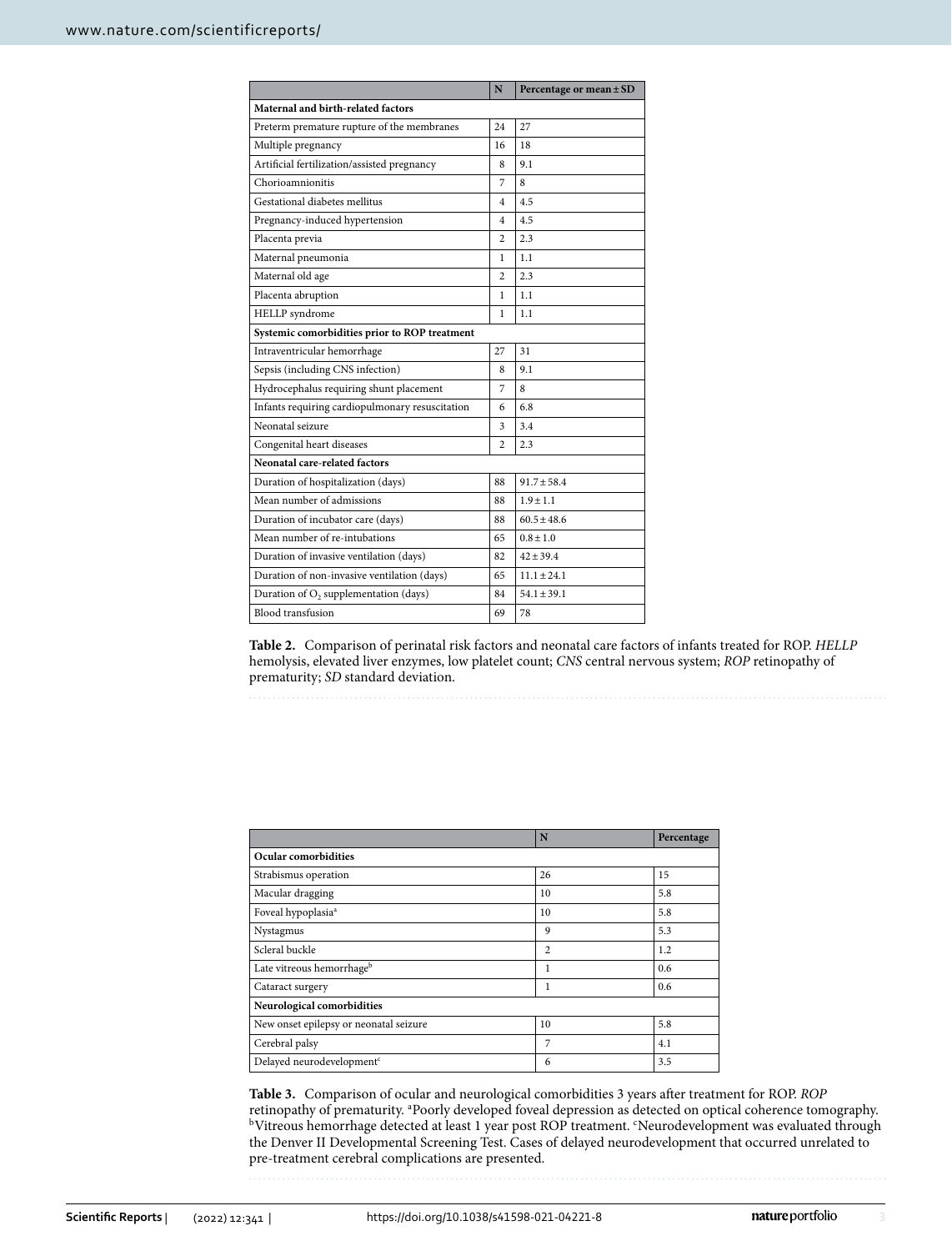|                                   | Multivariable          |         |  |
|-----------------------------------|------------------------|---------|--|
|                                   | <b>OR (95% CI)</b>     | P-value |  |
| Primary laser treatment*          | 4.732 (1.643-13.629)   | 0.004   |  |
| Duration of invasive ventilation* | $1.016(1.004-1.028)$   | 0.009   |  |
| Chorioamnionitis*                 | 32.133 (5.471-188.740) | < 0.001 |  |
| Pre-treatment neonatal seizure*   | 28.292 (5.802-137.951) | < 0.001 |  |

<span id="page-3-0"></span>**Table 4.** Final multivariable logistic regression model of prognostic factors associated with the risk of ocular comorbidities afer treatment for ROP. *CI* confdence interval, *OR* odds ratio, *ROP* retinopathy of prematurity. \*Factors with signifcant *P*-values in the univariable logistic regression analysis (i.e. *P*<0.10) were included in the multivariable logistic regression with backward elimination (likelihood ratio). The variance inflation factor of all independent variables included in the fnal regression model was <10. A *P*-value in bold text indicates statistical significance (i.e.  $P < 0.05$ ).



<span id="page-3-1"></span>Figure 1. Receiver operating characteristic curve and the Youden's index to determine the optimal cut-off threshold of invasive ventilation duration that increases the risk of ocular comorbidity.

Table [3](#page-2-1) presents ocular and neurological outcomes 3 years afer ROP treatment. Strabismus operation rate (15%) was higher than other ocular comorbidities. Te incidence of epilepsy or neonatal seizure was assessed in 5.8%, cerebral palsy in 4.1%, and neurodevelopmental delay, evaluated with the Denver II test in 3.5%.

**Risk factors for ocular comorbidities 3 years after ROP treatment.** Supplementary Table S1 displays the unadjusted ORs (95% CI) in univariable regression analyses for ocular comorbidities 3 years afer ROP treatment. Final multivariable regression model afer adjusting confounding variables is presented in Table [4](#page-3-0). Laser (vs. injection) treatment for ROP had five-fold-increased odds (odds ratio [OR] = 4.732, 95% CI 1.64– 13.63) of ocular comorbidities. Longer duration of invasive ventilation (OR=1.016, 95% CI 1.00–1.03) increased odds of ocular comorbidities with a history of neonatal seizure (OR=28.292, 95% CI 5.80–137.95), and presence of chorioamnionitis (OR=32.133, 95% CI 5.47–188.74). APROP was a possible risk factor for poor eye-related outcomes in the univariable analysis but was not included in the fnal model of multivariable analysis. Low-risk ROP (zone 2 stage 2 with plus) was not associated with a decreased odds of ocular comorbidities.

Analysis of the optimal cut-of for the duration of invasive ventilation, using criterion based on Youden's index, identified an optical cut-off value of 49 days (Fig. [1\)](#page-3-1). This threshold value in invasive ventilation duration predicts occurrence of ocular comorbidity with 58% sensitivity, 79% specifcity, and all with an area-under-thecurve performance of 71%. Additional binary logistic regression modeling of outcomes according to this duration threshold yields statistically signifcant associations with ocular outcomes (invasive ventilation ≥49 days: OR 5.132 for ocular comorbidity, 95% CI 2.44-10.79;  $P < 0.001$ ).

4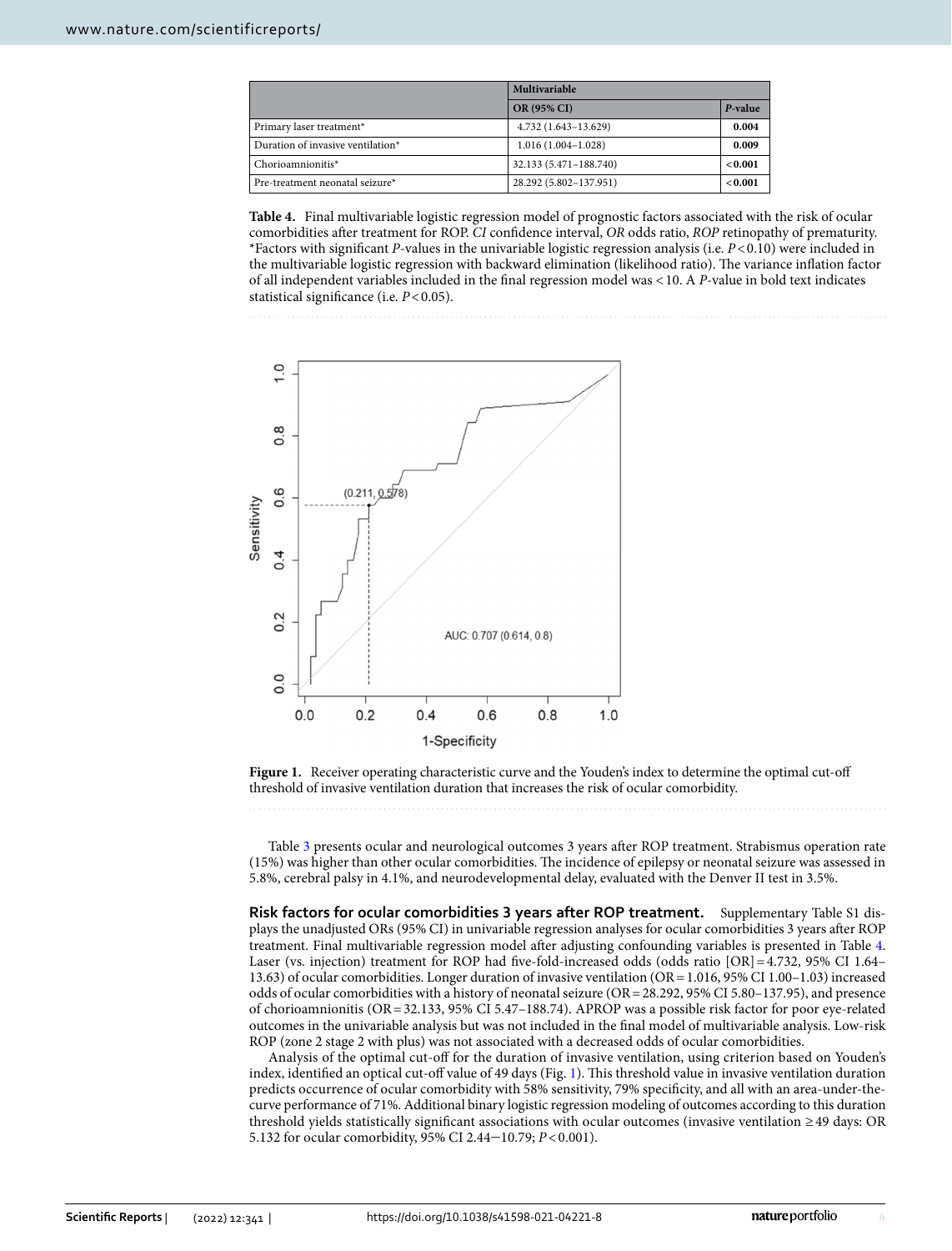|                                            | Multivariable          |         |  |
|--------------------------------------------|------------------------|---------|--|
|                                            | OR (95% CI)            | P-value |  |
| Birthweight*                               | $0.998(0.995 - 1.000)$ | 0.040   |  |
| Pre-treatment intraventricular hemorrhage* | 3.836 (1.033-14.242)   | 0.045   |  |
| Pre-treatment neonatal seizure*            | 3.836 (1.033-14.242)   | 0.045   |  |
| Hydrocephalus requiring shunt placement*   | 16.102 (2.941-88.163)  | 0.001   |  |
| Incubator care duration*                   | $1.010(1.001-1.016)$   | 0.008   |  |

<span id="page-4-0"></span>**Table 5.** Final multivariable logistic regression model of prognostic factors associated with neurological comorbidities including neurodevelopmental delay afer treatment for ROP. *CI* confdence interval, *OR* odds ratio, *ROP* retinopathy of prematurity. \*Factors with signifcant *P*-values in the univariable logistic regression analysis (i.e. *P*<0.10) were included in the multivariable logistic regression with backward elimination (likelihood ratio). The variance inflation factor of all independent variables included in the final regression model was <10. A *P*-value in bold text indicates statistical signifcance (i.e. *P*<0.05).

**Risk factors for neurological comorbidities 3 years after ROP treatment.** Supplementary Table S2 displays the unadjusted ORs (95% CI) in univariable regression analyses for neurological comorbidities 3 years afer ROP treatment. Final multivariable regression model afer adjusting confounding variables is presented in Table [5](#page-4-0). The increased odds of treatment modality of ROP (injection vs. laser) for neurological comorbidities was not signifcant. While bevacizumab had increased odds of neurological comorbidities compared to ranibizumab, this association was excluded in the fnal regression model. Any factor related with neonatal oxygen care showed no signifcant odds of neurological comorbidities.

Higher birthweight ( $OR = 0.998$ , 95% CI 0.99–1.00) showed decreased odds of neurological comorbidities. Longer duration of incubator-based care (OR = 1.010, 95% CI 1.00–1.02), a history of intraventricular hemorrhage (OR=3.836, 95% CI 1.03–14.24), neonatal seizure (OR=3.836, 95% CI 1.03–14.24), and hydrocephalus requiring shunt placement (OR=16.102, 95% CI 2.94–88.16) had signifcantly increased odds of neurological comorbidities. Neither low-risk ROP nor APROP appeared to be associated with neurological comorbidities.

#### **Discussion**

Tis study shows that less invasive oxygen therapy may result in more favorable ROP-related ocular outcomes in conjunction with primary anti-VEGF therapy for ROP. In addition, a history of chorioamnionitis or neonatal seizure was associated with ocular comorbidities. The choice of ROP treatment (anti-VEGF injection or laser photocoagulation) and anti-VEGF agent (bevacizumab or ranibizumab) appears to have no signifcant efect on ocular or neurological outcomes, including neurodevelopment.

Among the factors related to neonatal care, the duration of invasive ventilation was associated with an increased risk of long-term ocular comorbidities, whereas ROP severity at the time of treatment did not show a significant association. This result suggests that prolonged invasive ventilation may adversely affect the posttreatment course of ROP. Additionally, the length of incubator care was associated with more common neurological comorbidities. For optimal treatment outcomes in premature infants, our study results indicate that comprehensive multidisciplinary management involving neonatologists, pediatric neurologists, and ophthalmologists is necessary.

Overall, infants who recently received ROP treatment were more frequently associated with artifcial/assisted pregnancies. Tis fnding is likely accounted for by increasing maternal age, advances in assisted fertilization techniques, and an increasing frequency of artifcial/assisted fertilization. Among maternal- and birth-related factors, the presence of maternal chorioamnionitis was a strong independent risk factor for ROP-associated ocular comorbidities. With improved survival rates of extremely premature neonates, the risk of systemic comorbidities has also increased. Importantly, a history of neonatal seizure was associated with an increase of ocular comorbidities. Therefore, infants with a history of maternal chorioamnionitis or neonatal seizure might require careful screening for ophthalmic comorbidities. As expected, a history of neonatal seizure or brain shunt operation for hydrocephalus was a risk factor for neurological comorbidities, along with a lower birthweight.

Chorioamnionitis has been previously associated with retinal and subretinal vasculopathy. In addition to antenatal and postnatal infammation, circulatory instability and oxygen satuation fuctuations following infammation may affect retinal perfusion<sup>20,21</sup>. Prolonged antenatal action of proinflammatory cytokines, major mediator of chorioamnionitis, have been shown to cause delay in retinal vasculature growth, thinning of the choroid, and long-term morphological alterations of the retina<sup>[22](#page-7-13)</sup>. Our findings provide real-world evidence that maternal chorioamionitis is a risk factor for ocular comorbidities. While neonatal seizures are ofen associated with retinal hemorrhages, they have not been shown to actually cause retinal hemorrhages<sup>23,24</sup>. However, acute symptomatic seizures can occur due to hypoxic-ischemic encephalopathy, acquired structural brain lesions, metabolic disturbances, or systemic infections, which may cause vascular instability and prolonged infammation that may affect retinal development $^{25}$ .

In this study, anti-VEGF injection, compared to laser photocoagulation, was associated with a lower incidence of ocular comorbidities. Tis diference was most apparent in the number of cases undergoing strabismus surgery that may indicate errors in neurodevelopment as suggested from the pivotal ETROP trials<sup>26</sup>. However, this is likely to be the result of diferences in the age and follow-up between the two groups, warranting caution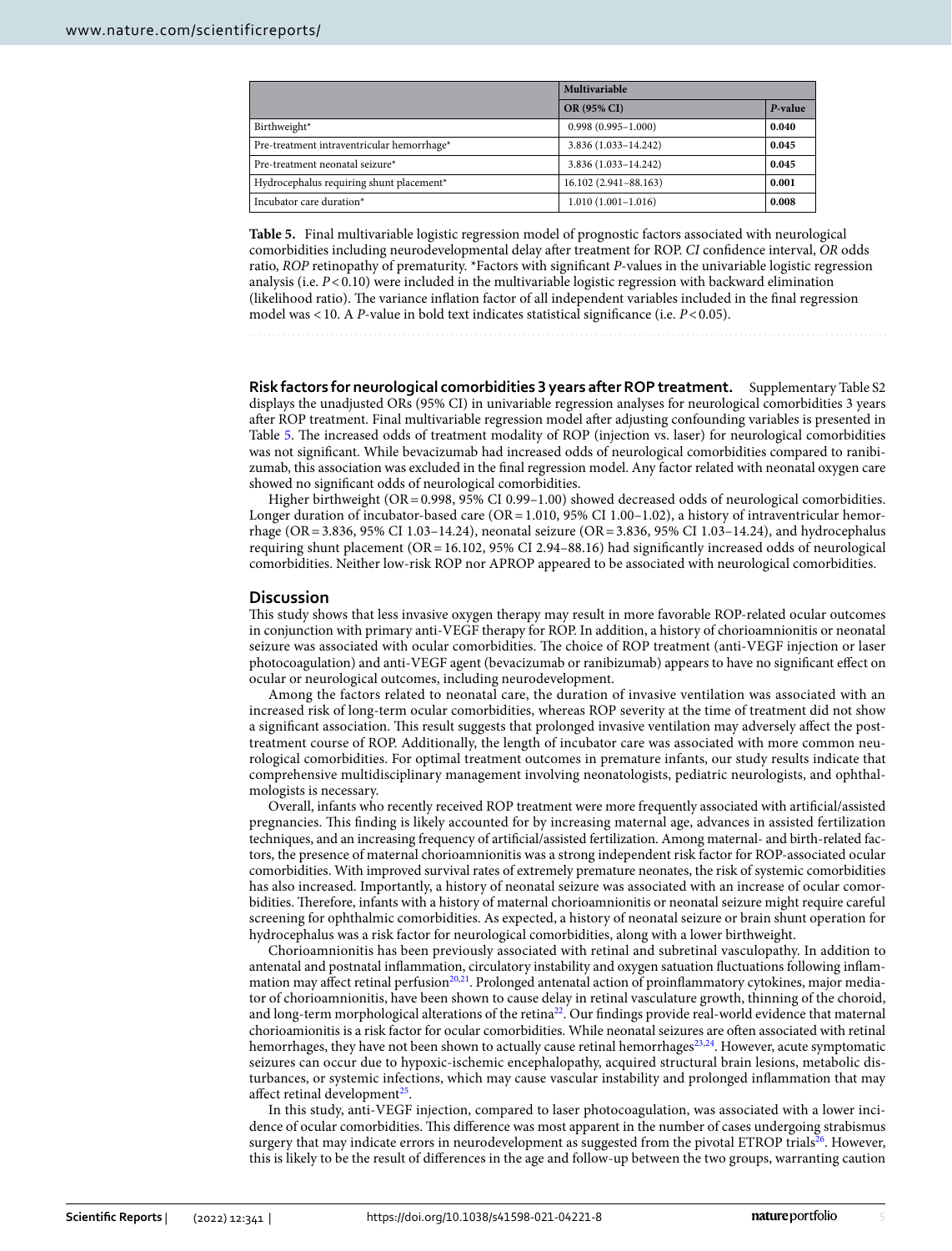when interpreting the results. The primary method of ROP treatment (whether laser or injection) was not associated with long-term neurologic prognosis, including neurodevelopmental status assessed by the Denver II Developmental Screening Test. The effects of the anti-VEGF agent type (bevacizumab or ranibizumab) were not signifcant at risk for neurological comorbidity (including delayed neurological development). Tis is noteworthy because the potential risk for neurodevelopmental delay caused by systemic absorption of intravitreal anti-VEGF is the main cause of concern regarding widespread use in premature infants. When accounting for comprehensive pediatric evaluations and in depth review of medical records, no increased risk stemming from the use of anti-VEGF therapy was shown over laser treatment. Further research is required to confrm the systemic efects of anti-VEGF agents.

In the present study, we noted a signifcant proportion of infants of GA >32 weeks treated for ROP in the recent period, which is atypical for infants within this age-group to progress to treatment-requiring ROP. There were no periodic changes in the PMA at treatment, suggesting a faster ROP progression rate among infants of higher GA and indicating that careful observation of neonates may be warranted during the critical PMA window (37–39 weeks).

Recently, interventions appeared to be delivered at an earlier disease stage (ROP classifcation of zone 2 stage 2 with plus disease), although this diference was not signifcant. Tis fnding might be due to the simplifcation of the treatment process from laser photocoagulation to anti-VEGF injection, which might have allowed ophthalmologists greater ease in recommending interventions to eligible neonates with ROP. Furthermore, higher retreatment rates were observed among eyes treated with anti-VEGF. Tis may be explained by the pharmacokinetics of these anti-VEGF agents and the fact that a higher proportion of eyes were treated with injection for zone 1 disease and APROP[27.](#page-7-18)

The limitations of this study include its retrospective nature, lack of a control group, and a homogenous sample, which involved a single ethnic group from a well-developed country with easy access to healthcare. Additionally, we could not account for target levels of oxygen therapy due to the retrospective nature of this study. Instead, the application rate and duration of each oxygen therapy modality were used as variables to consider. Because this study was not a randomized controlled trial, we cannot exclude the possibility of confounding bias caused by heterogeneous and time-varying underlying systemic conditions. Therefore, our presentation of possible associations should be considered with caution, and not be interpreted as a cause-and-efect relationship. Furthermore, although variance infation factor of all independent variables has been evaluated, collinearity between variables may limit our interpretations.

However, this study was conducted on a relatively large number of treated ROP eyes ( $N=171$ ) over a 14-year period at a large tertiary medical center with an average follow-up period greater than 3 years. Considering the paucity of treated ROP cases that considered the neonatal management and the difculty of regular follow-up with infants, our study results do have clinical importance.

Taking into account the contextual changes in perinatal risk and neonatal care, we have identifed some important modifable factors that may afect the long-term ocular and neurological prognosis of premature infants treated for ROP. In conclusion, shorter application of invasive ventilation during neonatal intensive care unit (NICU) care (less than 49 days) and ROP treatment via anti-VEGF injection have emerged as controllable factors that might improve ophthalmic prognosis among neonates treated for ROP. We were unable to confrm previous concerns regarding a potentially harmful association between anti-VEGF injection or injection drugs and neurological outcomes, in this clinical context.

#### **Methods**

Tis retrospective study was conducted at Gangnam Severance Hospital, a tertiary referral-based hospital afliated with Yonsei University College of Medicine. At this hospital, neonates receive care from a multidisciplinary team, including neonatologists, ophthalmologists, anesthesiologists, and other pediatric specialists. Infants requiring ROP treatment were treated at NICUs. This study was based on data extracted from electronic medical records.

Consecutive infants who were treated for type 1 ROP between January 2006 and December 2019 and followed up at least 3 years were included. Neonates were screened for ROP if they met one or more of the following criteria: GA<32 weeks, birthweight <1500 g, or unstable clinical course determined by the primary neonatologist based on the applicable protocol at our institution. All ophthalmic examinations were performed by qualifed pediatric retinal specialists using the 2005 International Classification of Retinopathy of Prematurity<sup>[28](#page-7-19)</sup>; treatment was indicated for infants diagnosed with type 1 ROP, according to the same criteria as used in a previous study<sup>2</sup>. We further categorized a low-risk ROP type as zone 2 stage 2 ROP with plus disease to determine any possible subtle diferences in disease progression and outcomes.

First-line treatment for ROP was chosen afer discussion with the infants' guardians and was performed by pediatric retinal specialists. Although varied due to the specialist's preference, treatment period, and disease severity, the overall treatment decision could be broadly categorized according to the widening availability of diferent modalities. Prior to the introduction of anti-VEGF injections for ROP treatment, laser photocoagulation was the treatment of choice. The reporting of reliable safety data regarding anti-VEGF use in neonatal infants has made the injection the primary choice for ROP treatment, especially in less severe cases. In addition, the primary anti-VEGF choice switched from bevacizumab (0.50 mg/0.02 mL, of-label Avastin; Genentech, San Francisco, CA, USA) to ranibizumab (0.20 mg/0.02 mL, off-label Lucentis; Novartis, Basel, Switzerland), after ranibizumab has been shown to have faster systemic clearance and is theoretically safer for use in neonates.

Laser photocoagulation was performed under general anesthesia, using an indirect diode laser system with a 30-diopter (D) hand-held aspheric lens following scleral depression, with power settings adjusted to achieve a pale white burn of the retina. Te laser was applied to the avascular area. For intravitreal anti-VEGF injection,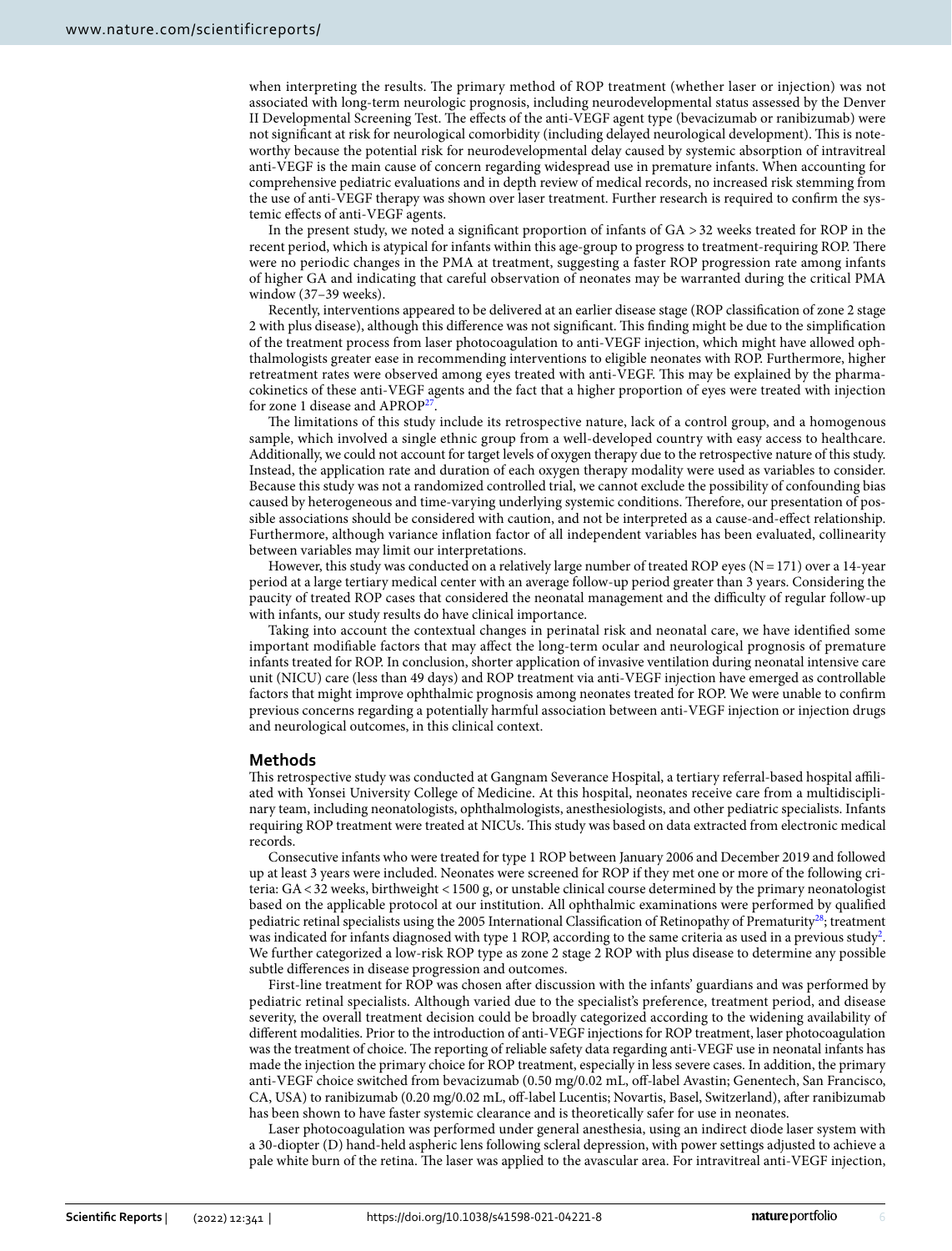either bevacizumab or ranibizumab was injected into the diseased eye under sedation and topical anesthesia. The use of these off-label anti-VEGF agents for treating ROP was approved by the Institutional Review Board. Infants were re-examined the following day and every week thereafer to monitor disease progression. Reappearance of plus disease or progression of ROP stage despite adequate treatment were defned as recurrence. As required, experienced retinal specialists performed additional procedures such as injection, laser, or surgery, including vitrectomy or scleral buckling.

Clinical characteristics of interest included GA, birthweight, ROP-related factors (incidence, severity, treatment age, and modality), and other perinatal factors such as maternal- or birth-related complications, neonatal care (oxygen care type/duration, number of re-intubations, admission duration/re-admission), and systemic comorbidities detected prior to ROP treatment. Invasive ventilation was defned as infants with endotracheal intubation or mechanical ventilation, non-invasive ventilation as infants with face or nasal masks, and oxygen supplementation as infants with oxygen hoods. Target oxygen saturation levels are between 90 and 95% for preterm neonates, while mature infants (GA> 34 weeks) with decreased risk for ROP have a higher target of 97%. The use and duration of each category oxygen were individually tailed in the NICU by trained healthcare professionals; this information is saved to the electronic health records of these infants, and we documented these factors for assessment in this study.

Adverse systemic outcomes were determined through a complete review of patients' medical records, which included comprehensive examination of follow-up data provided by pediatric specialists; any diagnoses added by the primary pediatrician afer ROP treatment were included as systemic comorbidities. Neurological examinations were performed immediately afer discharge from the NICU and the Denver II Developmental Screening Test was routinely performed at regular follow-up intervals in the pediatrics department, and those who failed in two or more items of the test were suspected of having neurodevelopmental delay. Ocular comorbidities included any ROP-related ophthalmologic abnormalities (e.g. macular dragging, foveal hypoplasia, optic atrophy, strabismus, late vitreous hemorrhage, cataract, glaucoma, or retinal detachment) that can result in poor visual prognosis detected during ophthalmologic follow-up.

**Main outcomes.** The primary outcomes were possible associations between methods of oxygen care and ROP treatment with ROP-related ocular and neurological comorbidities, afer adjusting for potential confounders.

**Statistical analysis.** Sample size of 84 cases was calculated with type 1 error probability of 0.05 and power of 80%. We performed statistical analyses using the Statistical Package for the Social Sciences sofware (version 22.0; IBM, Armonk, NY, USA). Listwise deletion was used method in handling missing data. The Kolmogorov–Smirnov test was used to analyze the distribution of the data. Chi-squared tests for categorical variables were used to compare the groups. Logistic regression analysis (backward selection, using the likelihood ratio method) was performed to assess risk factors for ocular and neurological outcomes. Factors with *P*<0.10 in the univariable logistic regression analysis were included in a multivariable logistic regression model. Optimal cutof thresholds were analyzed using criterion based on Youden's index, which maximizes the sum of sensitivity and specifcity and also maximizes concordance (RStudio version 1.4.1106; R version 4.0.4; Boston, MA, USA). All data are presented as means (standard deviations) for continuous variables or numbers with percentages for categorical variables. *P*<0.05 were considered statistically signifcant.

**Ethics information.** Ethical approval was obtained from the Institutional Review Board of Gangnam Severance Hospital (No. 3-2019-0332). Informed consent for treatment was obtained from the patients' parents or guardians, and the need for consent to be involved in this study was waived due to the retrospective nature of the study. The study adhered to the tenets of the Declaration of Helsinki.

#### **Data availability**

Anonymized participant data are available upon reasonable request from Dr EY. Choi. However, data reuse is not permitted.

Received: 29 June 2021; Accepted: 17 December 2021 Published online: 10 January 2022

#### **References**

- <span id="page-6-0"></span>1. Blencowe, H., Lawn, J. E., Vazquez, T., Fielder, A. & Gilbert, C. Preterm-associated visual impairment and estimates of retinopathy of prematurity at regional and global levels for 2010. *Pediatr. Res.* **74**, 35–49. <https://doi.org/10.1038/pr.2013.205>(2013).
- <span id="page-6-1"></span>2. Good, W. V., Early Treatment for Retinopathy of Prematurity Cooperative, G. Final results of the Early Treatment for Retinopathy of Prematurity (ETROP) randomized trial. *Trans. Am. Ophthalmol. Soc.* **102**, 233–248 (2004) (**discussion 248–250**).
- <span id="page-6-2"></span>3. Mintz-Hittner, H. A., Kennedy, K. A. & Chuang, A. Z. Efcacy of intravitreal bevacizumab for stage 3+ retinopathy of prematurity. *N. Engl. J. Med.* **364**, 603–615 (2011).
- <span id="page-6-3"></span>4. Stahl, A. *et al.* Ranibizumab versus laser therapy for the treatment of very low birthweight infants with retinopathy of prematurity (RAINBOW): An open-label randomised controlled trial. *Lancet* **394**, 1551–1559 (2019).
- <span id="page-6-4"></span>5. Fan, Y. Y. *et al.* Neurodevelopmental outcomes afer intravitreal bevacizumab therapy for retinopathy of prematurity: A prospective case–control study. *Ophthalmology* **126**, 1567–1577.<https://doi.org/10.1016/j.ophtha.2019.03.048> (2019).
- 6. Rodriguez, S. H. *et al.* Neurodevelopmental outcomes comparing bevacizumab to laser for type 1 ROP. *Ophthalm. Surg. Lasers Imaging Retina* **50**, 337–343.<https://doi.org/10.3928/23258160-20190605-01> (2019).
- 7. Natarajan, G. *et al.* Neurodevelopmental outcomes of preterm infants with retinopathy of prematurity by treatment. *Pediatrics* <https://doi.org/10.1542/peds.2018-3537> (2019).

7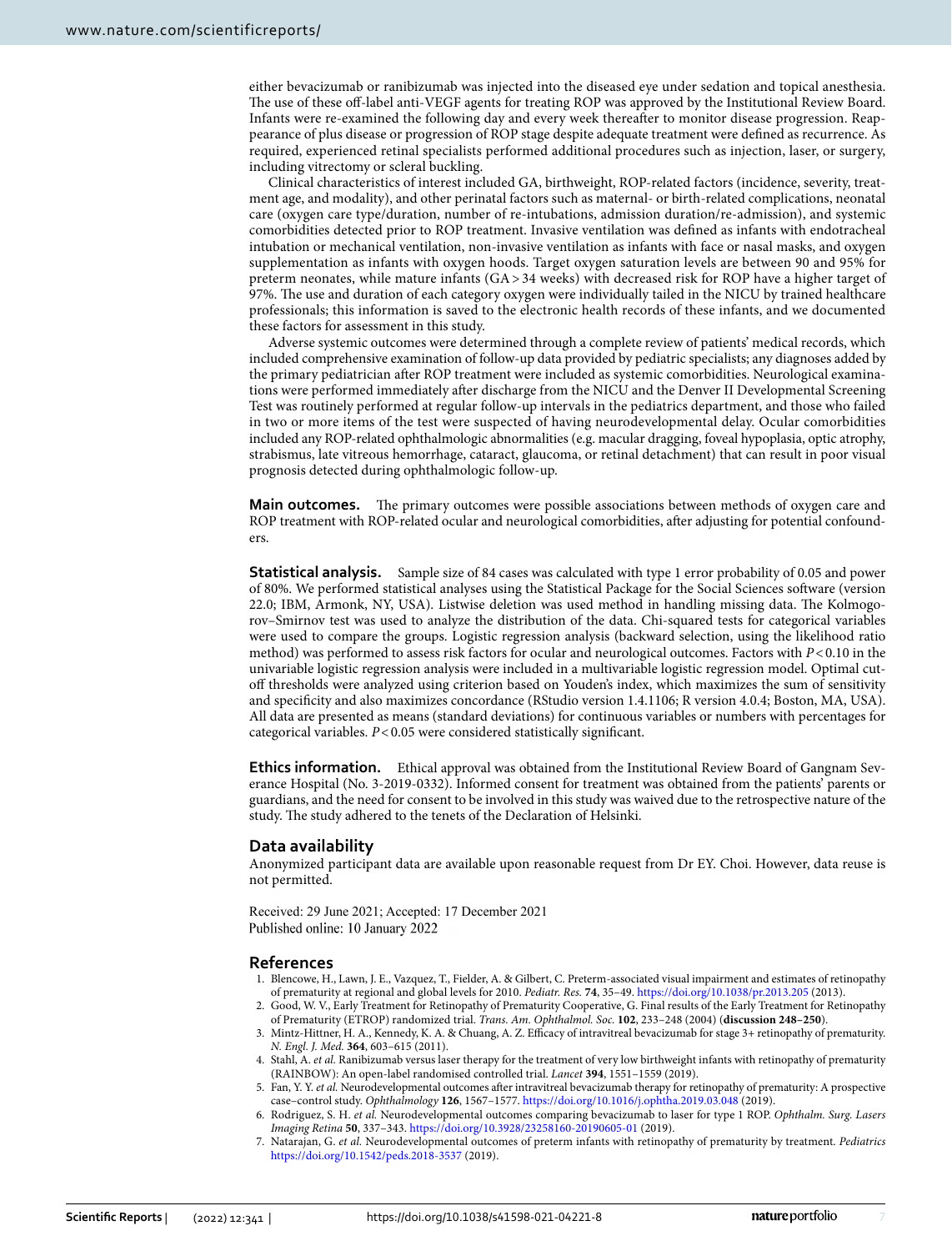- <span id="page-7-0"></span>8. Kang, H. G., Kim, T. Y., Han, J. & Han, S.-H. Refractive outcomes of 4-year-old children afer intravitreal anti-vascular endothelial growth factor versus laser photocoagulation for retinopathy of prematurity. *Korean J. Ophthalmol.* **33**, 272–278 (2019).
- <span id="page-7-1"></span>9. Myrhaug, H. T., Brurberg, K. G., Hov, L. & Markestad, T. Survival and impairment of extremely premature infants: A meta-analysis. *Pediatrics* <https://doi.org/10.1542/peds.2018-0933>(2019).
- <span id="page-7-2"></span>10. Kushnir, V. A., Barad, D. H., Albertini, D. F., Darmon, S. K. & Gleicher, N. Systematic review of worldwide trends in assisted reproductive technology 2004–2013. *Reprod. Biol. Endocrinol.* **15**, 6.<https://doi.org/10.1186/s12958-016-0225-2> (2017).
- <span id="page-7-3"></span>11. Lean, S. C., Derricott, H., Jones, R. L. & Heazell, A. E. P. Advanced maternal age and adverse pregnancy outcomes: A systematic review and meta-analysis. *PLoS ONE* **12**, e0186287.<https://doi.org/10.1371/journal.pone.0186287> (2017).
- <span id="page-7-4"></span>12. Bell, R. *et al.* Changing patterns of perinatal death, 1982–2000: A retrospective cohort study. *Arch. Dis. Child Fetal Neonatal Ed.* **89**, F531-536.<https://doi.org/10.1136/adc.2003.038414>(2004).
- <span id="page-7-5"></span>13. Kultursay, N. *et al.* The change of perinatal mortality over three decades in a reference centre in the Aegean Region: Neonatal mortality has decreased but foetal mortality remains unchanged. *Balkan. Med. J.* **34**, 553–558. [https://doi.org/10.4274/balkanmedj.](https://doi.org/10.4274/balkanmedj.2016.0870) [2016.0870](https://doi.org/10.4274/balkanmedj.2016.0870) (2017).
- <span id="page-7-6"></span>14. Kayton, A., Timoney, P., Vargo, L. & Perez, J. A. A review of oxygen physiology and appropriate management of oxygen levels in premature neonates. *Adv. Neonatal Care* **18**, 98–104.<https://doi.org/10.1097/ANC.0000000000000434>(2018).
- <span id="page-7-7"></span>15. Kumar, P. & Kiran, P. S. Changing trends in the management of respiratory distress syndrome (RDS). *Indian J. Pediatr.* **71**, 49–54. <https://doi.org/10.1007/bf02725656>(2004).
- <span id="page-7-8"></span>16. Bhandari, V. Noninvasive respiratory support in the preterm infant. *Clin. Perinatol.* **39**, 497–511. [https://doi.org/10.1016/j.clp.](https://doi.org/10.1016/j.clp.2012.06.008) [2012.06.008](https://doi.org/10.1016/j.clp.2012.06.008) (2012).
- <span id="page-7-9"></span>17. Chow, L., Wright, K., Sola, A., Group, C. O. A. S. Can changes in clinical practice decrease the incidence of severe retinopathy of prematurity in very low birth weight infants?. *Pediatrics* **111**, 339–345 (2003).
- 18. Flynn, J. T. *et al.* A cohort study of transcutaneous oxygen tension and the incidence and severity of retinopathy of prematurity. *N. Engl. J. Med.* **326**, 1050–1054.<https://doi.org/10.1056/NEJM199204163261603>(1992).
- <span id="page-7-10"></span>19. Tin, W., Milligan, D. W., Pennefather, P. & Hey, E. Pulse oximetry, severe retinopathy, and outcome at one year in babies of less than 28 weeks gestation. *Arch. Dis. Child Fetal Neonatal. Ed.* **84**, F106-110.<https://doi.org/10.1136/fn.84.2.f106> (2001).
- <span id="page-7-11"></span>20. Villamor-Martinez, E. *et al.* Chorioamnionitis as a risk factor for retinopathy of prematurity: An updated systematic review and meta-analysis. *PLoS ONE* **13**, e0205838. <https://doi.org/10.1371/journal.pone.0205838>(2018).
- <span id="page-7-12"></span>21. Lundgren, P. *et al.* Aggressive posterior retinopathy of prematurity is associated with multiple infectious episodes and thrombocytopenia. *Neonatology* **111**, 79–85. <https://doi.org/10.1159/000448161> (2017).
- <span id="page-7-13"></span>22. Beaudry-Richard, A. et al. Antenatal IL-1-dependent inflammation persists postnatally and causes retinal and sub-retinal vasculopathy in progeny. *Sci. Rep.* **8**, 11875.<https://doi.org/10.1038/s41598-018-30087-4>(2018).
- <span id="page-7-14"></span>23. Aryan, H. E., Ghosheh, F. R., Jandial, R. & Levy, M. L. Retinal hemorrhage and pediatric brain injury: Etiology and review of the literature. *J. Clin. Neurosci.* **12**, 624–631.<https://doi.org/10.1016/j.jocn.2005.05.005> (2005).
- <span id="page-7-15"></span>24. Sandramouli, S., Robinson, R., Tsaloumas, M. & Willshaw, H. E. Retinal haemorrhages and convulsions. *Arch. Dis. Child.* **76**, 449–451. <https://doi.org/10.1136/adc.76.5.449> (1997).
- <span id="page-7-16"></span>25. Glass, H. C. *et al.* Contemporary profle of seizures in neonates: A prospective cohort study. *J. Pediatr.* **174**, 98-103.e101. [https://](https://doi.org/10.1016/j.jpeds.2016.03.035) [doi.org/10.1016/j.jpeds.2016.03.035](https://doi.org/10.1016/j.jpeds.2016.03.035) (2016).
- <span id="page-7-17"></span>26. Vander Veen, D. K. *et al.* Prevalence and course of strabismus through age 6 years in participants of the Early Treatment for Retinopathy of Prematurity randomized trial. *J. Aapos.* **15**, 536–540.<https://doi.org/10.1016/j.jaapos.2011.07.017> (2011).
- <span id="page-7-18"></span>27. Kang, H. G. et al. Intravitreal ranibizumab versus laser photocoagulation for retinopathy of prematurity: Efficacy, anatomical outcomes and safety. *Br. J. Ophthalmol.* **103**, 1332–1336.<https://doi.org/10.1136/bjophthalmol-2018-312272>(2019).
- <span id="page-7-19"></span>28. International Committee for the Classifcation of Retinopathy of P. Te international classifcation of retinopathy of prematurity revisited. *Arch. Ophthalmol.* **123**, 991–999.<https://doi.org/10.1001/archopht.123.7.991>(2005).

### **Author contributions**

H.G.K. and E.Y.C. conceptualized and designed the study, drafed the initial manuscript, and reviewed and revised the manuscript. H.C., M.K., C.S.L., and S.M.L. coordinated and supervised data collection, and critically reviewed the manuscript. All authors approved the fnal manuscript as submitted and agree to be accountable for all aspects of the work.

#### **Funding**

Tis work was supported by the Yonsei Graduate Students' Association and funded by the Graduate School of Yonsei University.

#### **Competing interests**

The authors declare no competing interests.

#### **Additional information**

**Supplementary Information** The online version contains supplementary material available at [https://doi.org/](https://doi.org/10.1038/s41598-021-04221-8) [10.1038/s41598-021-04221-8](https://doi.org/10.1038/s41598-021-04221-8).

**Correspondence** and requests for materials should be addressed to E.Y.C.

**Reprints and permissions information** is available at [www.nature.com/reprints.](www.nature.com/reprints)

**Publisher's note** Springer Nature remains neutral with regard to jurisdictional claims in published maps and institutional afliations.